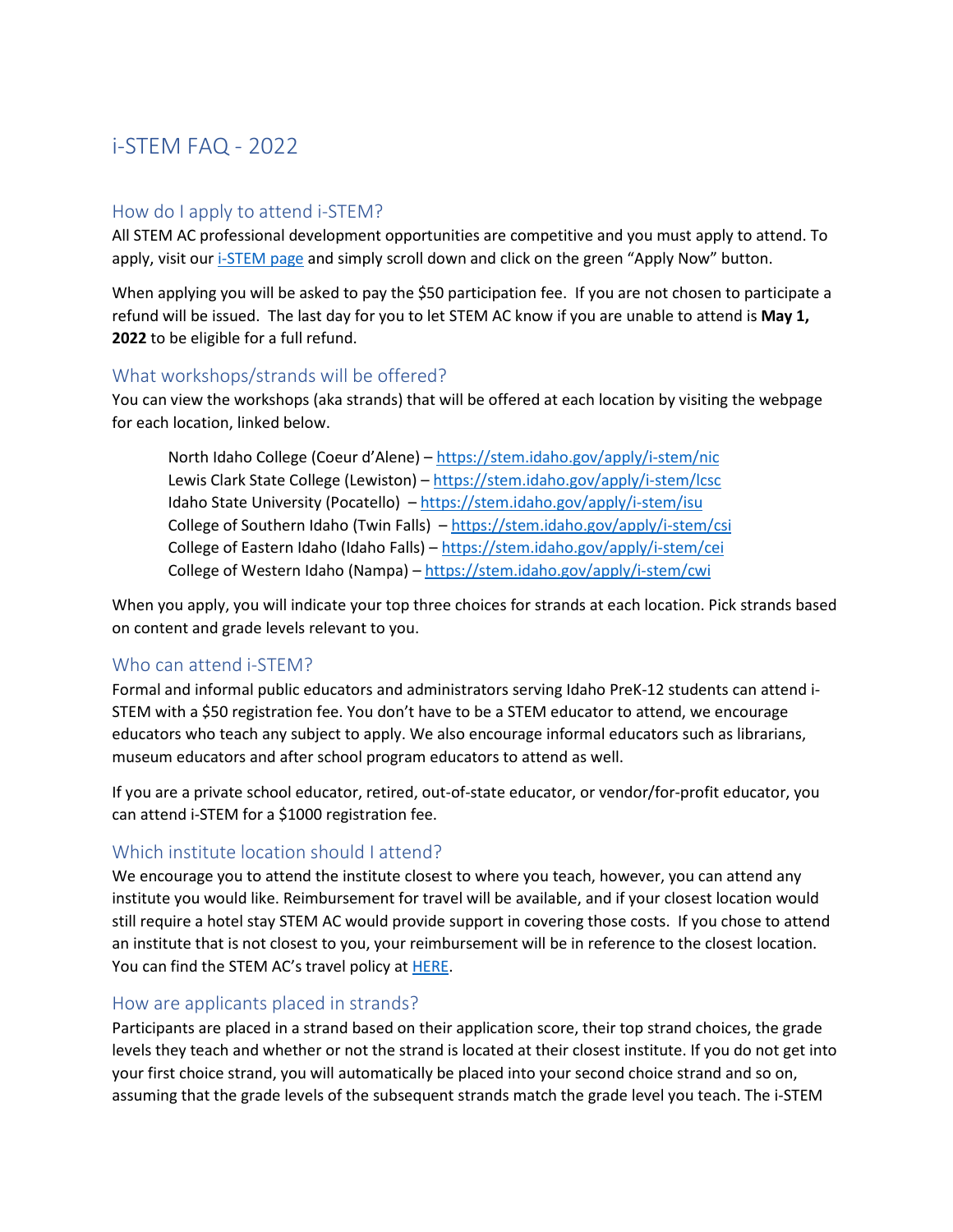Program Manager will reach out to you if there are any questions about this. If a spot opens up in your first choice strand due to a cancellation, we will notify you and ask if you would like to be shifted into your first choice strand. Strands are capped at 15 participants each.

#### What if I don't like the strand I was placed in?

If you do not want to attend the strand you are placed in, please reach out to i-STEM Program Manager Katie Bosch-Wilson [\(katie.boschwilson@stem.idaho.gov\)](mailto:katie.boschwilson@stem.idaho.gov) and she will remove you from the strand and place you on the waitlist for the strand you prefer.

## Can I receive credits for attending?

Yes, you can earn one or two credits for attending i-STEM this year. You will need to register with Boise State University and pay the course fee of \$60 or \$120 respectively. This is SEPARATE from your registration for the i-STEM program with STEM AC. Information about registering for a credit will be shared with participants closer to the event. In order to receive credit, you must attend all required sessions all four days of the institute and submit your institute survey at the end. Credits are offered through Boise State University Extended Studies K-12 Professional Development Office. To get transcripts or if you have questions about registering for credits, visit <https://extendedstudies.boisestate.edu/educatorsdevelopment/> or contact them at [ExtendedStudies@boisestate.edu.](mailto:ExtendedStudies@boisestate.edu) The credits will post at the semester end in August.

#### Can I attend two institutes?

Yes, you can attend both weeks of i-STEM at two different locations. If you would like to do so, please submit two applications. A registration fee will be required for each institute you attend.

## What is a typical day like at i-STEM?

All institutes will follow the same basic schedule. Institutes will run 8am-4pm local time. There will be one general session in the morning scheduled each day. Participants are required to attend all general sessions. Strand instruction will take place from 9am-4pm with a one-hour break for lunch, some of the days will have presentations or visitors during lunch. Instruction will vary from strand to strand, and may include a combination of whole group instruction, small group instruction, independent work time, and field trips.

#### I was accepted but I can no longer attend – who should I contact?

If you can no longer attend i-STEM, please notify Katie Bosch-Wilson [\(katie.boschwilson@stem.idaho.gov\)](mailto:katie.boschwilson@stem.idaho.gov) ASAP. If this is prior to **May 1, 2022** you will qualify for refund, if it is afterwards then your registration fee is nonrefundable.

I have specific questions about the location I am attending – who should I contact? Please contact the Institute Coordinator for your location:

North Idaho College (Coeur d'Alene) – Kathy Albin at [kcalbin@nic.edu](mailto:kcalbin@nic.edu) Lewis Clark State College (Lewiston) - Ken Wareham at [KLWareham@LCSC.EDU](mailto:KLWareham@LCSC.EDU) Idaho State University (Pocatello) – Chris Guthrie at [guthchri@isu.edu](mailto:guthchri@isu.edu) College of Southern Idaho (Twin Falls) – Chris Harper a[t charper@csi.edu](mailto:charper@csi.edu) College of Eastern Idaho (Idaho Falls) – Frankie Adams at frankie.adams@cei.edu College of Western Idaho (Nampa) – Rhonda Thompson at [rondathompson@cwi.edu](mailto:rondathompson@cwi.edu)